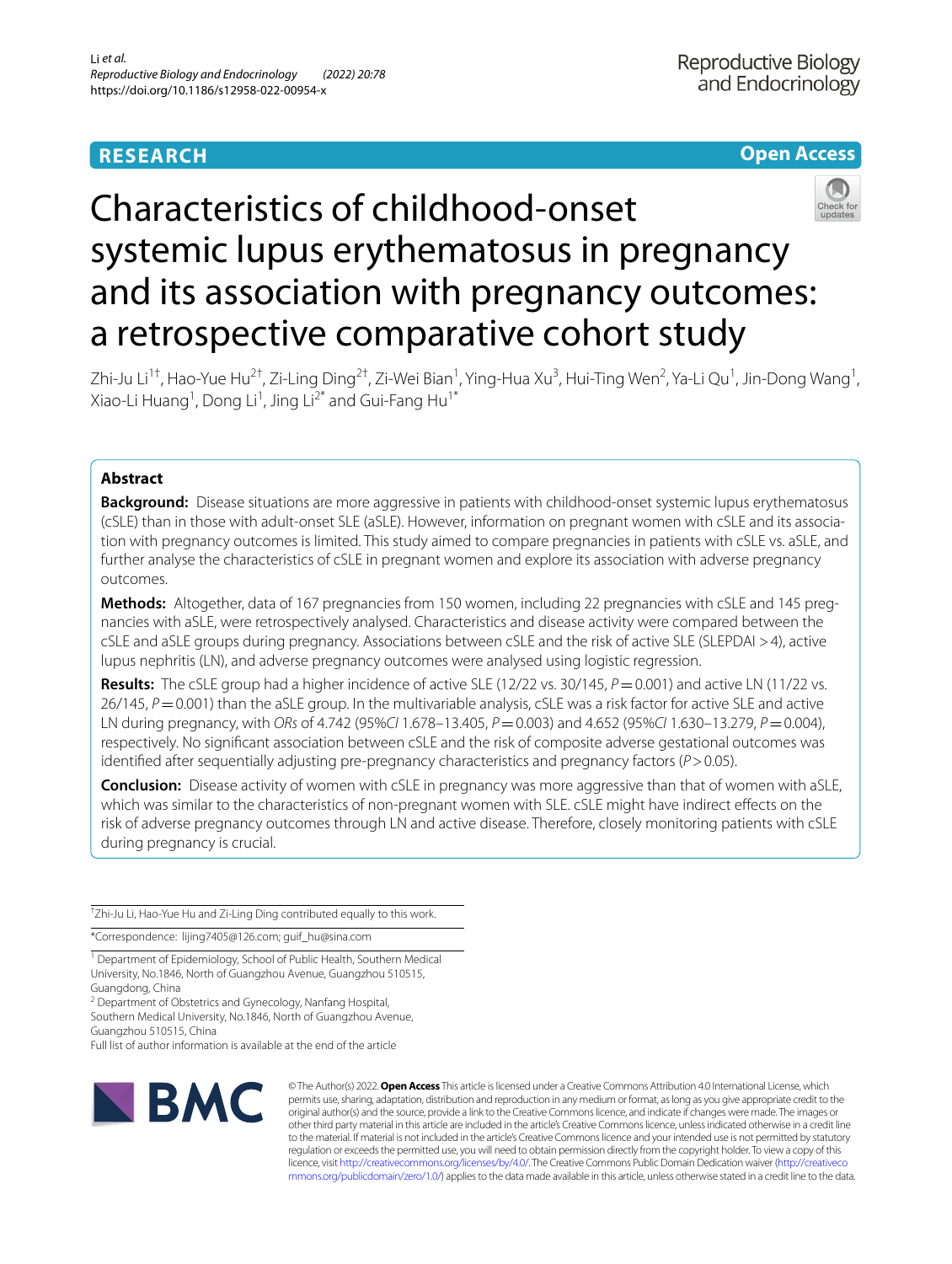**Keywords:** Systemic lupus erythematosus, Pregnancy, Childhood-onset, Pregnancy outcomes

## **Background**

Systemic lupus erythematosus (SLE) is an autoimmune disease involving multiple systems of the body that mainly afects women of reproductive age [[1,](#page-7-0) [2\]](#page-8-0). Pregnancy was considered a contraindication to SLE in the past; however, patients with SLE are more likely to have a smooth and healthy pregnancy with standardised treatment and management [[3,](#page-8-1) [4\]](#page-8-2). Systematic reviews and meta-analyses have demonstrated that SLE was associated with the risk of pregnancy outcomes, such as foetal loss, preterm birth, infants with low birth weight (LBW), and hypertensive disorders in pregnancy (HDP) [[5,](#page-8-3) [6](#page-8-4)]. Thus, SLE remains a severe risk factor for pregnancy. Moreover, increasing studies have shown that conditions including patients in remission for <6months before pregnancy, lupus nephritis (LN), new-onset SLE, disease fare, low complement, and antiphospholipid syndrome might increase the risk of adverse pregnancy outcomes in patients with SLE [[7–](#page-8-5)[12](#page-8-6)].

It is estimated that 10–20% of patients with SLE are diagnosed in childhood, where kidney involvement occurs in  $>50\%$  of children [\[13,](#page-8-7) [14\]](#page-8-8). There is a deeper understanding of the diferences in disease manifestations, medication use, disease severity, and health-related quality of life between patients with childhood-onset SLE (cSLE) and those with adult-onset SLE (aSLE) [[15](#page-8-9), [16](#page-8-10)]. Systemic manifestations, severe organ involvement, especially LN, and risk of mortality are more common in patients with cSLE than in those with aSLE  $[17, 18]$  $[17, 18]$  $[17, 18]$  $[17, 18]$  $[17, 18]$ . However, information on pregnant women with cSLE and its association with pregnancy outcomes is limited. This retrospective cohort study aimed to compare the characteristics and pregnancy outcomes between the cSLE and aSLE pregnant women, and further analyse the characteristics of cSLE in pregnant patients and explore its association with adverse pregnancy outcomes.

## **Methods**

## **Patients and study design**

As shown in Fig. [1](#page-1-0), 210 pregnancies with SLE were identifed according to the 1997 American College of Rheumatology (ACR) revised criteria [\[19](#page-8-13)] for SLE in our retrospective cohort study. From January 2010 to January 2020, they were regularly followed, evaluated, and managed by both rheumatologists and obstetricians in Nanfang Hospital, which is a comprehensive third-level grade-A hospital in South China. Of the 210 pregnancies, two IVF pregnancies, two twin pregnancies, four pregnancies with incomplete data, and 35 pregnancies with new-onset SLE during pregnancy were excluded. Finally, 167 pregnancies from 150 women were included in our study. The participants were divided into the cSLE  $\left($  < 18 years old) group and the aSLE ( $\geq$  18 years old) group based on the recommended age cut-off of 18 years [\[20](#page-8-14)]. Demographic profles [gestational age, pre-pregnancy body mass index (BMI), native place, and employment profle], maternal history of atopy, disease history (SLE duration, a history of LN, SLE activity before pregnancy, and a history of allergy), clinical manifestations (mucocutaneous, musculoskeletal, cardiopulmonary, neuropsychiatric, and haematological manifestations, as well as antiphospholipid syndrome and Sjogren's syndrome),

<span id="page-1-0"></span>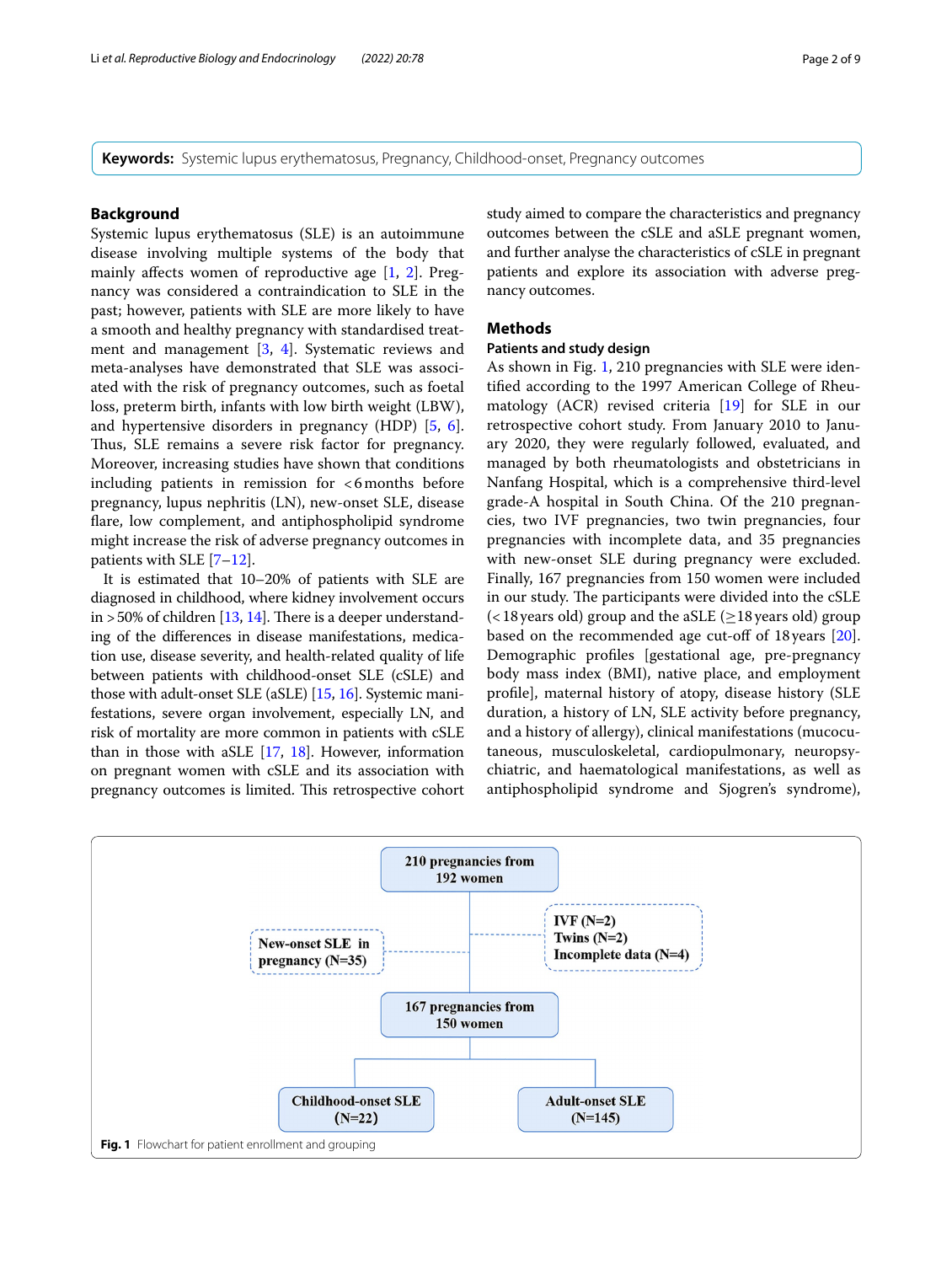immunological factors [antibodies (Ab) including ANA, anti-dsDNA, anti-Sm, anti-RNP, anti-SSA/Ro, anti-SSB/ La and antiphospholipid, and serum complements], and medication administration (glucocorticoid, hydroxychloroquine, aspirin, and low molecular weight heparin) were obtained from medical records.

#### **Disease activity of SLE and pregnancy outcomes**

SLE activity was scored using the SLE-Pregnancy Dis-ease Activity Index (SLEPDAI) [\[21\]](#page-8-15), and a score > 4 was considered active SLE. The definition of LN met the 1997 ACR criterion [\[19](#page-8-13)] and active LN was defned as active urine sediment or proteinuria, where proteinuria was defned by persistent proteinuria >0.5g/24h or random proteinuria ≥3+. Diverse-specifc pregnancy outcomes were composited into three types of outcomes, including composite adverse live-birth outcomes [preterm birth, foetal distress, LBW, foetal growth restriction (FGR) and small for gestational age (SGA), birth asphyxiation], composite adverse foetal outcomes (foetal loss and composite adverse live-birth outcomes), and composite adverse maternal outcomes [active SLE, active LN, HDP, gestational diabetes mellitus (GDM), and postpartum haemorrhage (PPH)]. The above outcomes were defined as follows: foetal loss (pregnancy loss including stillbirth, spontaneous miscarriage, and therapeutic/elective abortion), preterm birth (delivery before 37 completed weeks of gestation), foetal distress (a condition during pregnancy or labour in which the foetus shows signs of inadequate oxygenation), LBW (birth weight<2500g), FGR (the failure of the foetus to reach its growth potential), SGA (a weight below the 10th percentile for the gestational age), birth asphyxiation (no spontaneous breathing or failure to establish regular breathing within 1 min), HDP (a spectrum of diseases that coexist with pregnancy and hypertension), GDM (a condition in which a woman without diabetes develops high blood sugar levels during pregnancy), and PPH (loss of >500ml of blood after a vaginal birth or 1000ml of blood after a caesarean section within the frst 24h).

## **Statistical analysis**

Statistical analyses were performed using SPSS (version 24). Measurement data that did not conform to the normal distribution were expressed as median (interquartile range) and compared using the *Mann–Whitney U* test. Enumeration data were presented as the ratio, and hypothesis testing for signifcant diferences was performed using *Pearson's chi-square* or *Fisher's exact test*. Logistic regression analysis calculating crude or adjusted *odds ratios* (*ORs*) and their 95% *confdence intervals* (*CIs*) were used to explore the association between cSLE and the risk of active SLE during pregnancy, active LN during pregnancy, and pregnancy outcomes. Variables with *P*< 0.10 in unadjusted analysis were considered in the multivariable logistic regression analysis. When exploring the association of cSLE with both active SLE and active LN during pregnancy, gestational age and in remission for <6months before pregnancy were adjusted, while a history of LN was excluded due to potential mediation. For the association between cSLE and gestational outcomes, a history of LN, active SLE during pregnancy, and active LN during pregnancy were excluded due to potential mediation. In model A, factors before pregnancy and demographic profles were considered, while factors during pregnancy were considered in model B. Statistical signifcance was set at *P*< 0.05.

## **Results**

## **Comparison of general factors between the cSLE and aSLE groups**

Among the 167 pregnancies from women diagnosed with SLE before pregnancy, 22 (13.2%) were cSLE cases (<18years of age) and 145 (86.8%) were aSLE cases  $\geq$ [1](#page-3-0)8 years of age). As shown in Table 1, the gestational age was younger in the cSLE group than that in the aSLE group  $(23.50 \text{ years} \text{ vs. } 29.00 \text{ years}, P < 0.001)$ . The proportion of primiparous patients in the cSLE group was higher than that in the aSLE group (86.4% vs. 61.4%,  $P = 0.022$ ). Meanwhile, the incidence of LN before pregnancy was higher in the cSLE group than in the aSLE group (63.6% vs. 33.1%,  $P = 0.006$ ). However, no significant differences in pre-pregnancy BMI, native place, employment, food or drug allergy history, adverse pregnancy and birth history, caesarean section history, parity after diagnosis of SLE, and SLE in remission for <6months before pregnancy were observed between the two groups.

## **Analysis of diferences in clinical features and medications between the cSLE and aSLE groups during pregnancy**

During pregnancy, the cSLE group had a higher proportion of active SLE (SLEPDAI >4) than the aSLE group (54.5% vs. 20.7%, *P*=0.001). Main clinical manifestations during pregnancy in both cSLE and aSLE groups were active LN, haematologic disorders, mucocutaneous disorders, and cardiopulmonary disorders. Active LN (50.0%) was most common in the cSLE group, while haematologic disorders in the aSLE group (33.8%) were the most common. Between the cSLE and aSLE groups, a signifcant diference in the incidence of active LN was observed (50.0% vs. 17.9%, *P*=0.001), while the incidences of mucocutaneous disorders, musculoskeletal disorders, cardiopulmonary disorders, liver dysfunction, neuropsychiatric disorders, and haematologic disorder were not signifcantly diferent. Pregnant women with cSLE did not have antiphospholipid syndrome or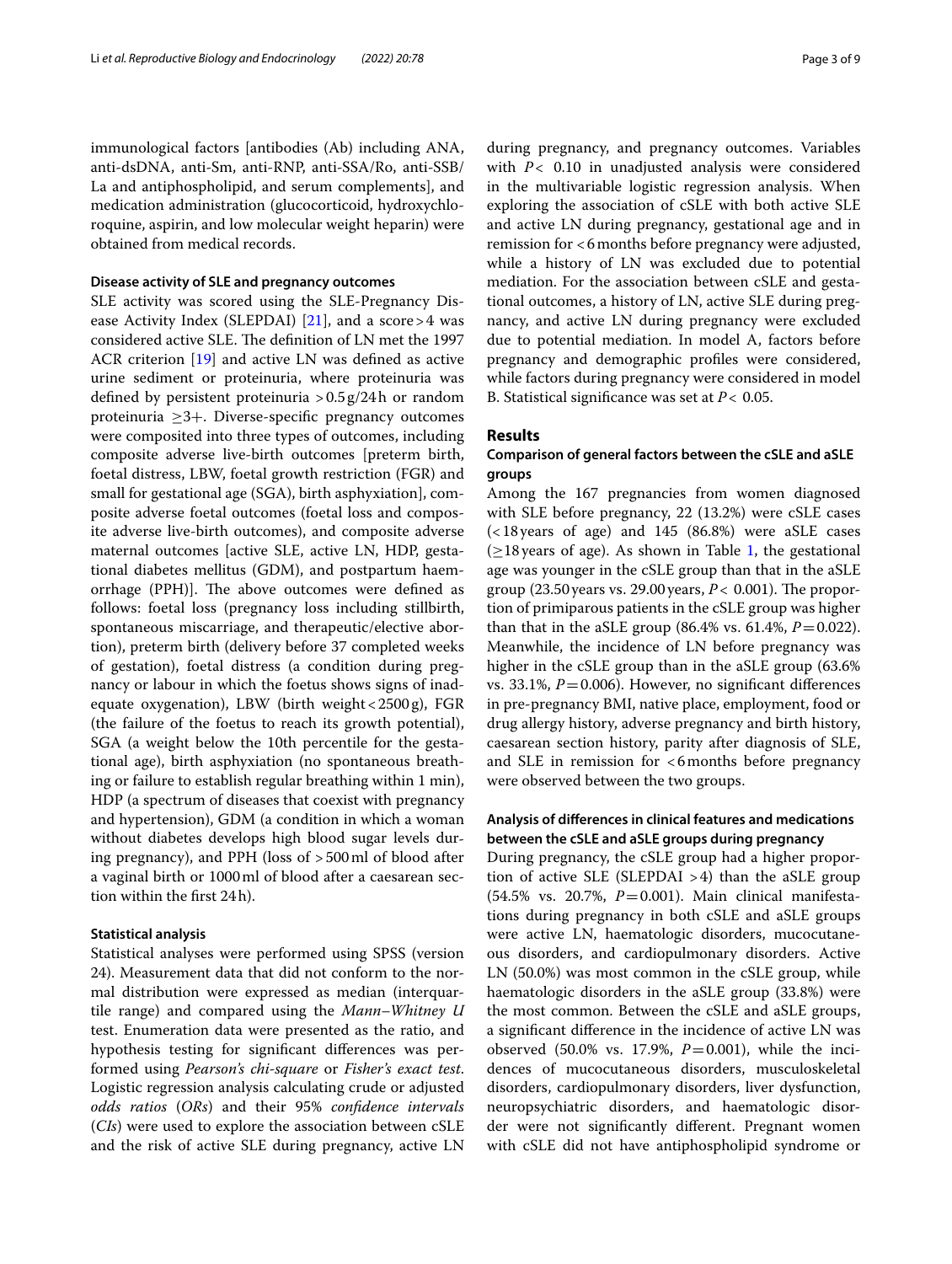| <b>Characteristics</b>                              | $cSLE (N=22)$        | $aSLE (N = 145)$     | P value |
|-----------------------------------------------------|----------------------|----------------------|---------|
| Gestational age, years, median (IQR)                | 23.50 (20.75, 29.00) | 29.00 (26.00, 32.00) | < 0.001 |
| SLE duration, years, median (IQR)                   | 10.00 (5.75, 13.50)  | 5.00 (3.00, 7.00)    | < 0.001 |
| Pre-pregnancy BMI, kg/m <sup>2</sup> , median (IQR) | 19.27 (17.49, 22.09) | 20.48 (18.72, 22.04) | 0.086   |
| Native place                                        |                      |                      | 0.467   |
| Guangdong province                                  | 16 (72.7%)           | 94 (64.8%)           |         |
| Others                                              | 6(27.3%)             | 51 (35.2%)           |         |
| Employment                                          |                      |                      | 0.758   |
| Unemployed                                          | 15 (68.2%)           | 94 (64.8%)           |         |
| Employed                                            | 7(31.8%)             | 51 (35.2%)           |         |
| Parity                                              |                      |                      | 0.022   |
| Primiparous                                         | 19 (86.4%)           | 89 (61.4%)           |         |
| Multiparous                                         | 3(13.6%)             | 56 (38.6%)           |         |
| History of medicine or food allergic                | 3 (13.6%)            | 36 (24.8%)           | 0.248   |
| History of adverse pregnancy and birth              | 3 (13.6%)            | 30 (20.7%)           | 0.626   |
| History of caesarean section                        | $2(9.1\%)$           | 21 (14.5%)           | 0.725   |
| First pregnancy after diagnosis of SLE              | 19 (86.4%)           | 121 (83.4%)          | 0.972   |
| SLE in remission for <6 months before pregnancy     | $1(4.5\%)$           | 14 (9.7%)            | 0.703   |
| LN before pregnancy                                 | 14 (63.6%)           | 48 (33.1%)           | 0.006   |

<span id="page-3-0"></span>**Table 1** Comparison of general factors between the cSLE and aSLE groups

*SLE* systemic lupus erythematosus, *LN* lupus nephritis, *cSLE* childhood-onset systemic lupus erythematosus, *aSLE* adult-onset systemic lupus erythematosus, *BMI* body mass index, *IQR* interquartile range

Sjogren's syndrome, while pregnant women with aSLE had eight cases of antiphospholipid syndrome and seven cases of Sjogren's syndrome, although no signifcant difference was identified between the two groups  $(P > 0.05)$ .

Among the immunological indicators, the positive antidsDNA Ab rate in the cSLE group was higher than that in the aSLE group, while low complement level and positive Ab levels, including ANA, anti-Sm, anti-RNP, anti-SSA/ Ro, anti-SSB/La, and antiphospholipid, were lower in the cSLE group than in the aSLE group. However, among these indicators, only positive anti-dsDNA and anti-SSA/ Ro Ab levels were signifcantly diferent (*P*< 0.05).

Regarding medication during pregnancy, the numbers of SLE pregnancies taking glucocorticoids, hydroxychloroquine, low molecular weight heparin and aspirin were 150 (89.8%), 109 (65.3%), 30 (18.0%) and 48 (28.7%) respectively. Between the cSLE and aSLE groups, no significant differences  $(P > 0.05)$  in the use of glucocorticoids, hydroxychloroquine, low molecular weight heparin, and aspirin were observed. The results are presented in Table [2](#page-4-0) and Fig. [2](#page-4-1).

## **Association between cSLE and disease activity during pregnancy**

As shown in Table [3](#page-5-0), cSLE increased the risk of active disease and active LN during pregnancy. Among 167 pregnancies with SLE, 42 (25.1%) had active SLE, and 37 (22.2%) developed active LN during pregnancy. In

the unadjusted logistic analysis, the risk of active SLE in pregnant women with cSLE was 4.600 times higher than that in those with aSLE (95%*CI* 1.814–11.664,  $P = 0.001$ ). After adjusting for SLE in remission for <6months before pregnancy and gestational age, cSLE increased the risk of active SLE with an *OR* of 4.742 (95%*CI* 1.678–13.405,  $P = 0.003$ ).

Additionally, the risk of active LN in pregnant women with cSLE was 4.577 times higher than that with aSLE in the unadjusted analysis (95%*CI* 1.793–11.685, *P*=0.001). After adjusting for SLE in remission for <6 months before pregnancy and gestational age, cSLE increased the risk of active LN with an *OR* of 4.652 (95%*CI* 1.630–13.279,  $P=0.004$ ). Moreover, SLE in remission for  $<6$  months before pregnancy increased the risk of active SLE during pregnancy by 9.700-fold (*P*< 0.001) and the risk of active LN by 6.110-fold  $(P=0.002)$ .

## **Comparison of pregnancy outcomes between the cSLE and aSLE groups**

Among the 167 SLE pregnancies, 97 (58.1%) had composite adverse foetal outcomes, and 39 (23.4%) had foetal loss. Among the 142 patients with SLE, excluding therapeutic or selective foetal loss, 14 (9.9%) had foetal loss. Of the 128 SLE pregnancies with live births, there were 14 cases in the cSLE group and 114 cases in the aSLE group. Among the live birth outcomes, 45.3% had composite adverse livebirth outcomes, 22.7% had preterm birth, 2.3% had foetal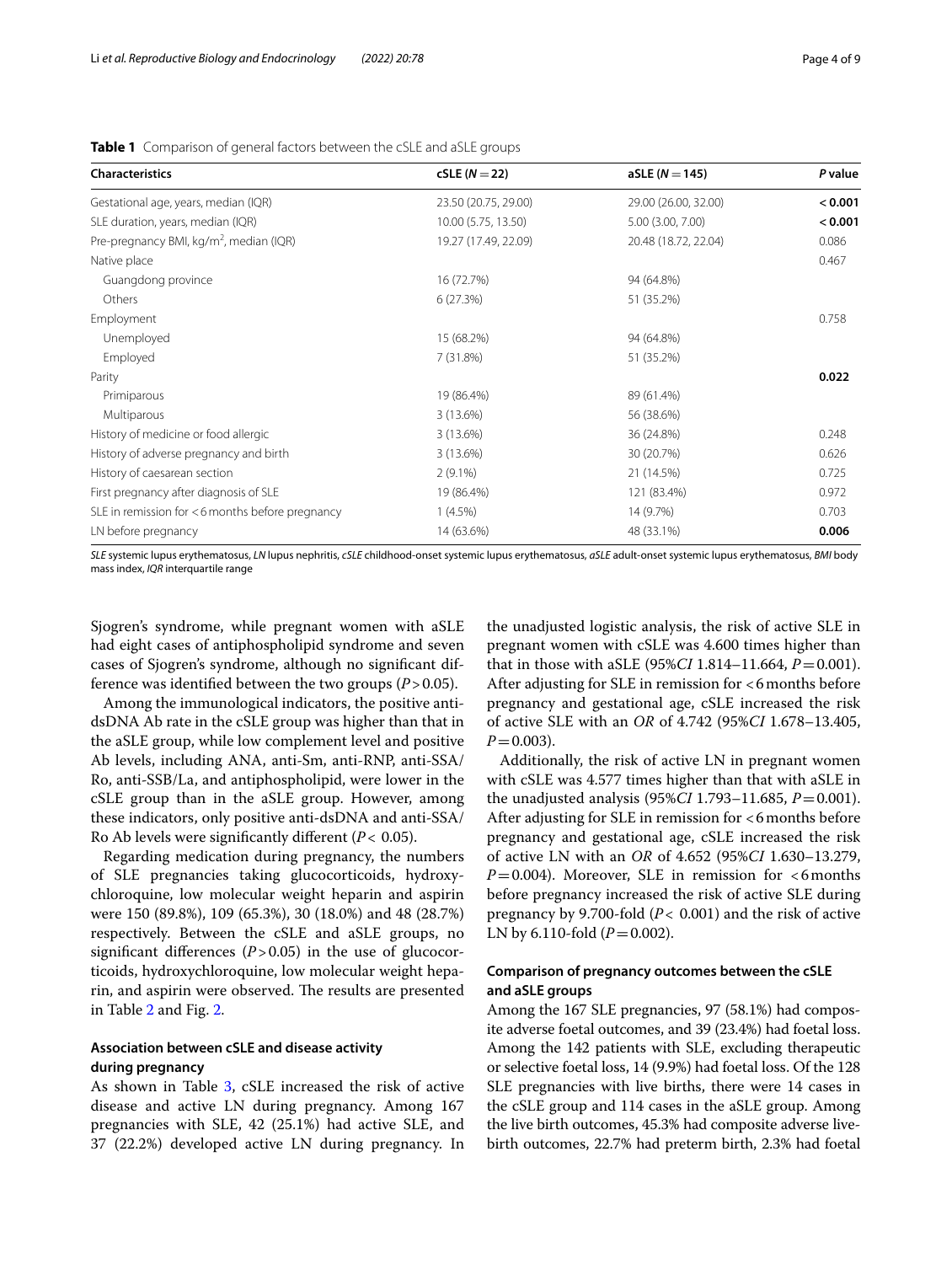<span id="page-4-0"></span>**Table 2** Comparison of the condition and drug treatment between the cSLE and aSLE groups during pregnancy

| <b>Condition or drug</b><br>treatment |                | $cSLE (N = 22)$ aSLE $(N = 145)$ | P value |
|---------------------------------------|----------------|----------------------------------|---------|
|                                       |                |                                  |         |
| Active SLE (SLEPDAI > 4)              | 12 (54.5%)     | 30 (20.7%)                       | 0.001   |
| Active with active IN                 | 11/12 (91.7%)  | 20/30 (66.7%)                    | 0.202   |
| Mucocutaneous disorders               | 3 (13.6%)      | 31 (21.4%)                       | 0.578   |
| Musculoskeletal disorders             | $1(4.5\%)$     | $7(4.8\%)$                       | 1.000   |
| Cardiopulmonary disorders             | $2(9.1\%)$     | 24 (16.6%)                       | 0.559   |
| Liver dysfunction                     | $0(0.0\%)$     | $8(5.5\%)$                       | 0.553   |
| Neuropsychiatric disorders            | $0(0.0\%)$     | $2(1.4\%)$                       | 1.000   |
| Haematologic disorders                | 5 (22.7%)      | 49 (33.8%)                       | 0.301   |
| <b>Active LN</b>                      | 11 (50.0%)     | 26 (17.9%)                       | 0.001   |
| Antiphospholipid syndrome             | $0(0.0\%)$     | 8(5.5%)                          | 0.553   |
| Sjogren's syndrome                    | $0(0.0\%)$     | 7(4.8%)                          | 0.596   |
| Positive ANA Ab                       | 14 (63.6%)     | 121 (83.4%)                      | 0.056   |
| Positive anti-dsDNA Ab                | 14 (63.6%)     | 53 (36.6%)                       | 0.016   |
| Positive anti-Sm Ab                   | $0(0.0\%)$     | 25 (17.2%)                       | 0.073   |
| Positive anti-RNP Ab                  | 5 (22.7%)      | 55 (37.9%)                       | 0.166   |
| Positive anti-SSA/Ro Ab               | 9 (45.0%)      | 88 (67.7%)                       | 0.048   |
| Missing                               | 2              | 15                               |         |
| Positive anti-SSB/La Ab               | $1(5.0\%)$     | 19 (14.6%)                       | 0.410   |
| Missing                               | $\mathfrak{D}$ | 15                               |         |
| Positive antiphospholipid Ab          | 4(26.7%)       | 39 (31.0%)                       | 0.965   |
| Missing                               | 7              | 19                               |         |
| Low complement level                  | 14 (63.6%)     | 81 (56.6%)                       | 0.537   |
| Missing                               | 0              | 2                                |         |
| Glucocorticoids                       | 22 (100.0%)    | 128 (88.3%)                      | 0.188   |
| Dosage $>15$                          | 6/22(27.3%)    | 27/127 (21.3%)                   | 0.727   |
| Hydroxychloroquine                    | 15 (68.2%)     | 94 (64.8%)                       | 0.758   |
| I MWH                                 | 4 (18.2%)      | 26 (17.9%)                       | 1.000   |
| Aspirin                               | 5 (22.7%)      | 43 (29.7%)                       | 0.503   |

*SLE* systemic lupus erythematosus, *LN* lupus nephritis, *cSLE* childhood-onset systemic lupus erythematosus, *aSLE* adult-onset systemic lupus erythematosus, *SLEPDAI* SLE-Pregnancy Disease Activity Index, *Ab* antibody, *LMWH* low molecular weight heparin

distress, 7.8% had FGR, 28.9% had LBW, 21.9% had SGA, and 8.6% were asphyxiated. Meanwhile, among the maternal outcomes, 35.9% had composite adverse maternal outcomes, 20.3% had active SLE, 18.0% had active LN, 12.5% had HDP, 9.4% had GDM, and 3.1% had PPH.

Pregnant women in the cSLE group had a higher incidence of composite adverse foetal outcomes, foetal loss, composite adverse live-birth outcomes, foetal distress, SGA, and foetal asphyxiation than those in the aSLE group. Foetal loss without therapeutic or elective abortion, preterm birth, FGR, and LBW indicated the opposite trend. Maternal outcomes in the cSLE group with higher incidence than those in the aSLE group included the following types: composite adverse maternal outcomes, active SLE, activity LN, and PPH. Whereas, HDP and GDM indicated the opposite trend. A signifcant difference in active SLE and active LN (*P*< 0.05) was identifed, while no signifcant diference in other outcomes was noted  $(P > 0.05)$ , as presented in Table [4.](#page-5-1)

## **Association of cSLE with adverse pregnancy outcomes**

As described in Table [5](#page-6-0), no significant association of cSLE with the risk of composite adverse pregnancy outcomes was identified. The risk of composite adverse foetal outcomes was 2.107 (95%*CI* 0.780–5.692) times higher in the cSLE group than in the aSLE group in the unadjusted analysis. Model 1a adjusted for gestational age, SLE duration, and SLE in remission for  $<6$  months before pregnancy, and model 1b adjusted for haematologic disorders, low complement level, and aspirin on the basis of model 1a, where cSLE increased the risk of composite adverse foetal outcomes with *ORs* of 2.496 (95%*CI* 0.653– 9.542) and 2.285 (95%*CI* 0.549–9.503), respectively.

For live-birth outcomes, the risk of composite adverse live-birth outcomes was 1.707 (95%*CI* 0.556–5.237) times higher in the cSLE group in the unadjusted analysis. Model 2a adjusted for gestational age and SLE in

<span id="page-4-1"></span>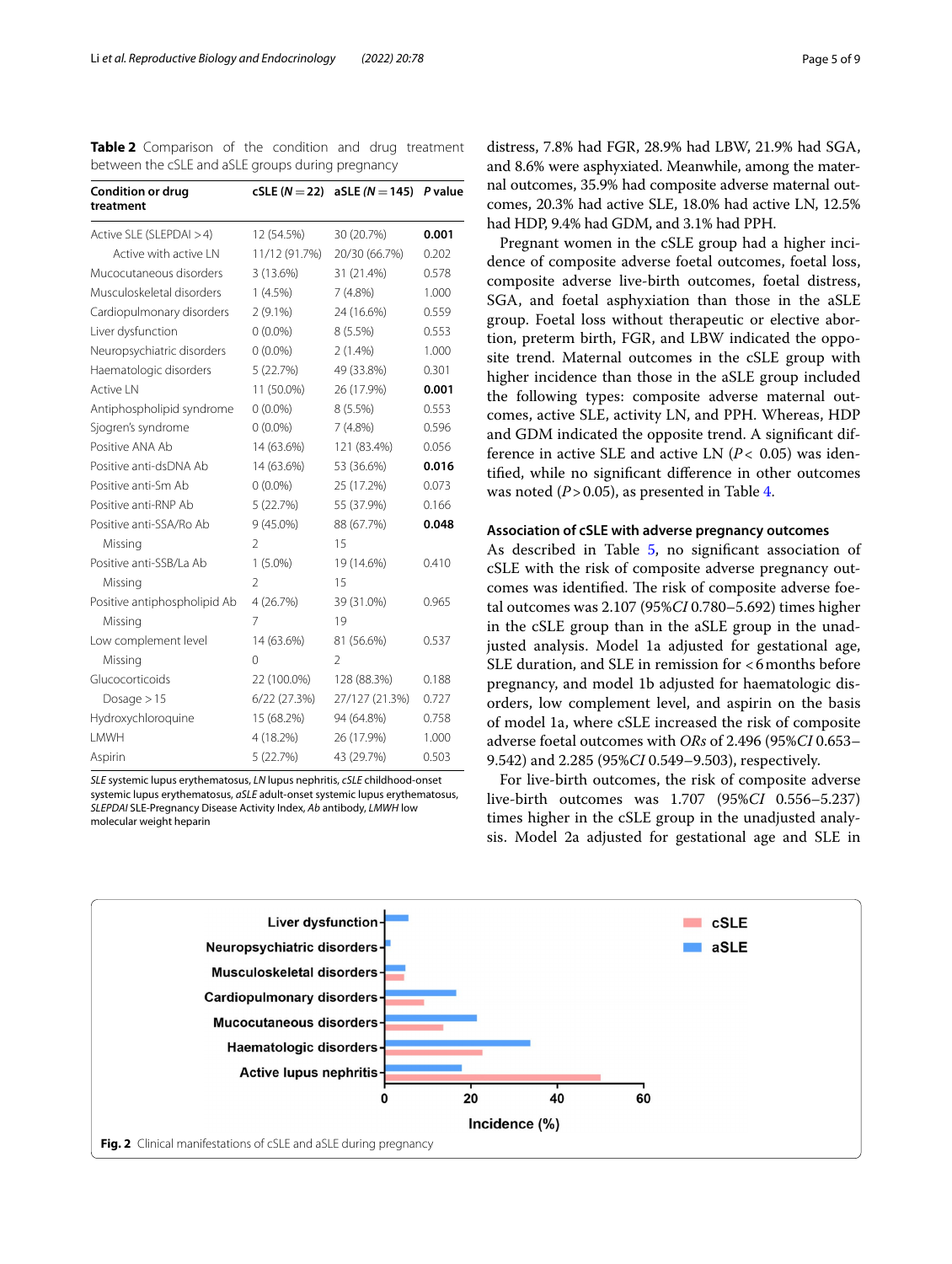| Disease activity                                         | Univariable analysis   |         | Multivariable analysis |         |
|----------------------------------------------------------|------------------------|---------|------------------------|---------|
|                                                          | OR (95%CI)             | P value | OR (95%CI)             | P value |
| Active SLE $(N = 42)$                                    |                        |         |                        |         |
| cSLE                                                     | 4.600 (1.814-11.664)   | 0.001   | 4.742 (1.678-13.405)   | 0.003   |
| $SI$ F in remission for $<$ 6 months<br>before pregnancy | 7.500 (2.394-23.501)   | 0.001   | 9.700 (2.954-31.854)   | 0.001   |
| Gestational age                                          | $0.906(0.833 - 0.986)$ | 0.022   | $0.950(0.867 - 1.042)$ | 0.276   |
| Active LN $(N = 37)$                                     |                        |         |                        |         |
| cSLE                                                     | 4.577 (1.793-11.685)   | 0.001   | 4.652 (1.630-13.279)   | 0.004   |
| $SI$ F in remission for $<$ 6 months<br>before pregnancy | 4.847 (1.626-14.447)   | 0.005   | 6.110 (1.952-19.123)   | 0.002   |
| Gestational age                                          | $0.911(0.835 - 0.994)$ | 0.037   | $0.960(0.875 - 1.053)$ | 0.387   |

## <span id="page-5-0"></span>**Table 3** Association between cSLE and disease activity during pregnancy

*SLE* systemic lupus erythematosus, *LN* lupus nephritis, *cSLE* childhood-onset systemic lupus erythematosus, *OR* odds ratio, *CI* confdence interval

<span id="page-5-1"></span>**Table 4** Comparison of pregnancy outcomes between the cSLE and aSLE groups

| <b>Pregnancy outcomes</b>                           | <b>cSLE</b>   | aSLE           | P value |
|-----------------------------------------------------|---------------|----------------|---------|
| <b>Foetal outcomes</b>                              | $N = 22$      | $N = 145$      |         |
| Composite adverse foetal outcomes                   | 16 (72.7%)    | 81 (55.9%)     | 0.135   |
| Foetal loss                                         | 8 (36.4%)     | 31 (21.4%)     | 0.122   |
| Foetal loss (without therapeutic/elective abortion) | $0/14(0.0\%)$ | 14/128 (10.9%) | 0.406   |
| Live birth outcomes                                 | $N = 14$      | $N = 114$      |         |
| Composite adverse live-birth outcomes               | 8 (57.1%)     | 50 (43.9%)     | 0.346   |
| Preterm birth                                       | 2(14.3%)      | 27 (23.7%)     | 0.649   |
| Foetal distress                                     | $1(7.1\%)$    | $2(1.8\%)$     | 0.296   |
| FGR                                                 | $1(7.1\%)$    | $9(7.9\%)$     | 1.000   |
| <b>LBW</b>                                          | 4(28.6%)      | 33 (28.9%)     | 1.000   |
| SGA                                                 | 4 (28.6%)     | 24 (21.1%)     | 0.764   |
| Asphyxiation                                        | 2(14.3%)      | $9(7.9\%)$     | 0.764   |
| <b>Maternal outcomes</b>                            | $N = 14$      | $N = 114$      |         |
| Composite adverse maternal outcomes                 | 8 (57.1%)     | 38 (33.3%)     | 0.080   |
| <b>Active SLE</b>                                   | 7 (50.0%)     | 19 (16.7%)     | 0.010   |
| Active LN                                           | 7 (50.0%)     | 16 (14.0%)     | 0.003   |
| <b>HDP</b>                                          | $1(7.1\%)$    | 15 (13.2%)     | 0.830   |
| <b>GDM</b>                                          | $0(0.0\%)$    | 12 (10.5%)     | 0.430   |
| PPH                                                 | $1(7.1\%)$    | 3(2.6%)        | 0.374   |

*SLE* systemic lupus erythematosus, *LN* lupus nephritis, *cSLE* childhood-onset systemic lupus erythematosus, *aSLE* adult-onset systemic lupus erythematosus, *FGR* foetal growth restriction, *LBW* low birth weight, *SGA* small for gestational age, *HDP* hypertensive disorders in pregnancy, *GDM* gestational diabetes mellitus, *PPH* postpartum haemorrhage

remission for <6months before pregnancy, and model 2b further adjusted for haematologic disorders, in which cSLE increased the risk of composite adverse live-birth outcomes with *ORs* of 1.348 (95%*CI* 0.410–4.434) and 1.417 (95%*CI* 0.419–4.789), respectively.

For maternal outcomes, the risk of composite adverse maternal outcomes was 2.667 (95%*CI* 0.863–8.237) times higher in the cSLE group in the unadjusted analysis. Model 3a adjusted pre-pregnancy BMI and SLE in remission for <6months before pregnancy, and model 3b further adjusted for haematologic disorders, where cSLE increased the risk of composite adverse maternal outcomes with *ORs* of 2.891 (95%*CI* 0.917–9.117) and 3.057 (95%*CI* 0.936–9.986), respectively. Nevertheless, none of the above values were significant  $(P>0.05)$ .

## **Discussion**

Our study revealed that patients with cSLE during pregnancy had similar characteristics with non-pregnant women with SLE. As expected, the rate of cSLE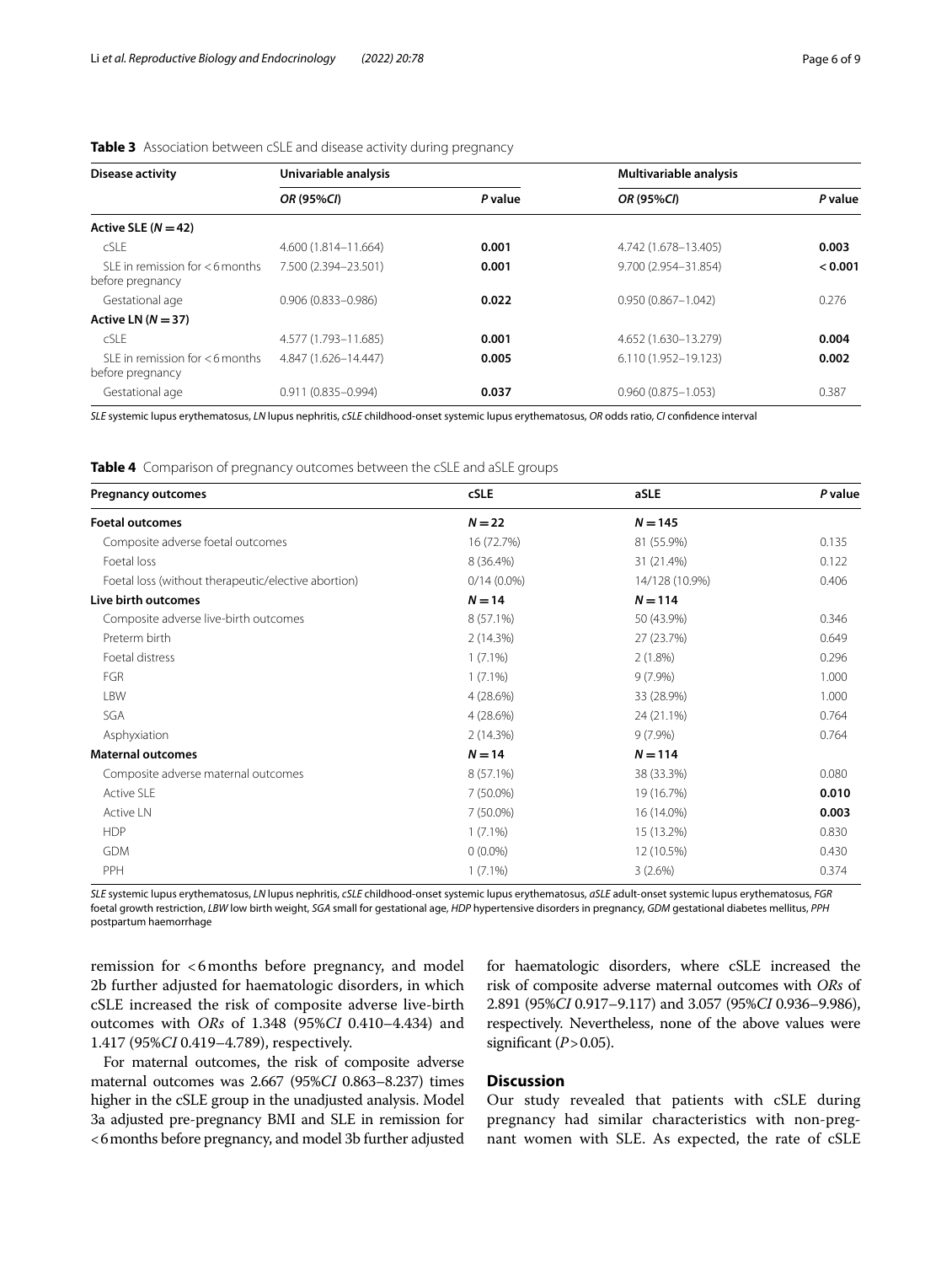<span id="page-6-0"></span>

|  | Table 5 Association of cSLE with adverse pregnancy outcomes |  |  |  |  |
|--|-------------------------------------------------------------|--|--|--|--|
|--|-------------------------------------------------------------|--|--|--|--|

| <b>Pregnancy outcomes</b>                          | cSLE                |         | aSLE          |  |  |
|----------------------------------------------------|---------------------|---------|---------------|--|--|
|                                                    | OR (95%CI)          | P value |               |  |  |
| Composite adverse foetal outcomes ( $N = 97$ )     |                     |         |               |  |  |
| Unadjusted                                         | 2.107 (0.780-5.692) | 0.142   | 1 (reference) |  |  |
| Model 1a                                           | 2.496 (0.653-9.542) | 0.181   | 1 (reference) |  |  |
| Model 1b                                           | 2.285(0.549-9.503)  | በ 256   | 1 (reference) |  |  |
| Composite adverse live-birth outcomes ( $N = 58$ ) |                     |         |               |  |  |
| Unadjusted                                         | 1.707 (0.556-5.237) | 0.350   | 1 (reference) |  |  |
| Model 2a                                           | 1.348 (0.410-4.434) | 0.623   | 1 (reference) |  |  |
| Model 2b                                           | 1.417 (0.419-4.789) | 0.575   | 1 (reference) |  |  |
| Composite adverse maternal outcomes ( $N = 46$ )   |                     |         |               |  |  |
| Unadjusted                                         | 2.667 (0.863-8.237) | 0.088   | 1 (reference) |  |  |
| Model 3a                                           | 2.891 (0.917-9.117) | 0.070   | 1 (reference) |  |  |
| Model 3h                                           | 3.057 (0.936-9.986) | 0.064   | 1 (reference) |  |  |

Model 1a: gestational age, SLE duration, and SLE in remission for <6months before pregnancy; model 1b: model 1a + haematologic disorders, low complement level, and aspirin

Model 2a: gestational age, and SLE in remission for <6months before pregnancy; model 2b: model 2a+haematologic disorders

Model 3a: pre-pregnancy BMI, and SLE in remission for <6months before pregnancy; model 3b: model 3a + haematologic disorders

*cSLE* childhood-onset systemic lupus erythematosus, *OR* odds ratio, *CI* confdence interval

in women with a history of LN was higher than that of women with aSLE. Here, 13.2% of cSLE pregnancies were identifed, in which active SLE (SLEPDAI >4) and active LN during pregnancy had a high incidence of 54.4% and 50.0%, respectively. Both univariable and multivariable analyses indicated that cSLE was signifcantly associated with active SLE and active LN during pregnancy. Furthermore, it is known that anti-dsDNA Ab fuctuates with disease activity in patients with SLE and can accumulate in the glomerular and tubular basement membrane by directly binding to self-antigens or indirectly forming immune complexes [[22](#page-8-16)]. Here, a more positive anti-dsDNA Ab was observed in pregnant women with cSLE than in those with aSLE. Thus, cSLE may be more aggressive than aSLE during pregnancy.

No signifcant association between cSLE and the risk of composite adverse pregnancy outcomes was identifed in our study. Patients with cSLE had higher incidences of foetal loss, foetal distress, SGA, asphyxia, and PPH. Foetal loss (without therapeutic/elective abortion), FGR, preterm birth, and LBW, as well as HDP and GDM indicated the opposite trend without signifcant diference. The population of specific pregnancy outcomes was small, as in many previous studies [\[23](#page-8-17)[–25\]](#page-8-18) on pregnant women with SLE, due to limited research participants. Hence, the association between cSLE and the risk of adverse pregnancy outcomes was roughly analysed using multivariable analysis. The results indicated that cSLE was not associated with composite adverse foetal outcomes, composite adverse maternal outcomes, or composite adverse live-birth outcomes. In only one published study [[26\]](#page-8-19) that addressed a similar issue, 58 (31.18%) cSLE and 128 (68.82%) aSLE pregnancies were included in Mexico. The proportion of cSLE pregnancies was much higher than that in our study, which may explain the diferences in ethnic disparities. Although their study has also demonstrated no association of cSLE with risk of adverse pregnancy outcomes, their composition of outcomes was diferent from our study and lack of general information, such as on pre-pregnancy BMI, maternal history of atopy, and demographic characteristics, may have biased the results. The number of pregnant women with SLE is expected to increase in the future. Using more rigorous protocols and expanding populations with multiple races, further related studies between cSLE and pregnancy outcomes are needed.

LN is the most common manifestation that indicates SLE, and up to 75% of patients with SLE who have fares during pregnancy will have LN [[27,](#page-8-20) [28\]](#page-8-21). Here, active LN during pregnancy had a high proportion (73.81%) in 42 pregnancies with active SLE. An increasing number of studies have reported that LN and active disease are associated with adverse pregnancy outcomes. A systematic review and meta-analysis [[7\]](#page-8-5) of 16 studies, including 1760 pregnancies, indicated that pregnant women with LN had a significant decrease in live births  $(OR=0.62)$ , while a signifcant increase in preterm births (*OR*=1.92) and FGR (*OR*=1.43). LN history (*RR*=1.62), active SLE in pregnancy  $(RR = 2.98)$ , and active LN in pregnancy  $(RR=1.78)$  significantly increased the risk of preterm birth, as shown in another meta-analysis of 24 observational studies [[29\]](#page-8-22). Furthermore, cSLE was related to a history of LN, active SLE in pregnancy, and active LN in pregnancy, so cSLE may also have indirect efects on the risk of adverse pregnancy outcomes through LN and active disease. Based on the above, further studies focused on such patients and their management are required in the future.

The molecular pathogenesis of the difference between cSLE and aSLE remains unclear. Omarjee et al. [\[30](#page-8-23)] have found an association between cSLE and singlegene mutations. Webber et al. [[31\]](#page-8-24) have reported that SLE risk loci played an important role in LN risk in patients with cSLE compared with those with aSLE. These findings highlight the importance of genetic aetiology in patients with cSLE. Genetic factors might also function in pregnancy; however, there are no studies on the molecular evolution of cSLE patients during pregnancy. It is known that the human placenta is the most important foetal development organ during pregnancy,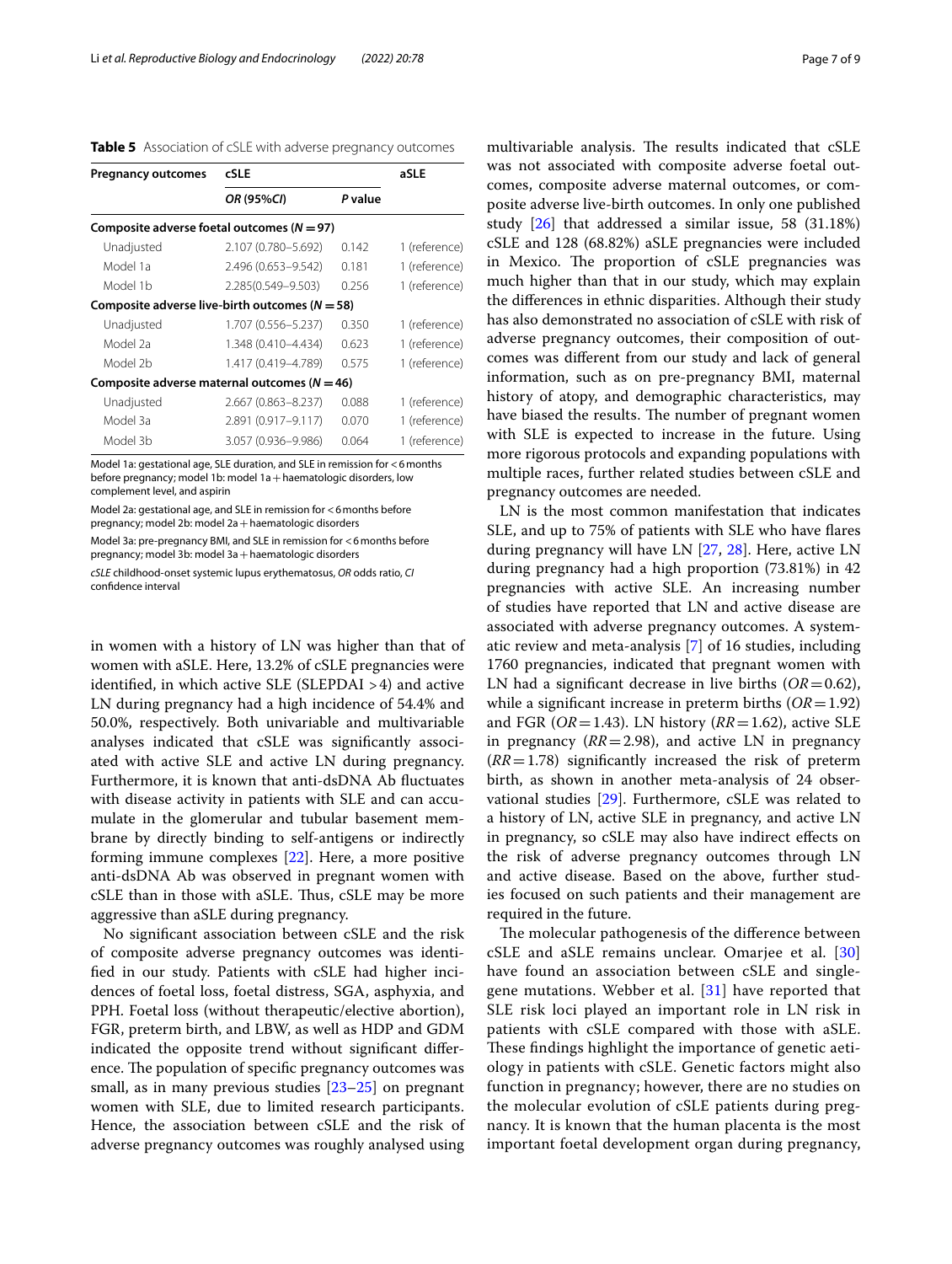which mediates nutrient and waste exchange between the mother and the embryo/foetus by preventing its rejection by the maternal immune system [[32\]](#page-8-25). In recent decades, the role of the placenta in the risk of adverse pregnancy outcomes like FGR and preeclampsia in general pregnancies has been controversial [[33–](#page-8-26) [35\]](#page-8-27). Interestingly, The expression of some molecules in the placenta of SLE patients has been reported to be higher than that in control cases, including complement split product C4d, activated low-density granulocytes, and myeloperoxidase [[36–](#page-8-28)[38](#page-8-29)]. Hence, placenta-related studies may be the direction of future research to further explore the association between cSLE and pregnancy outcomes.

The current study has some limitations. First, it is a single-centre study composed of Han Chinese women, which ensures data homogeneity but could be a limitation for extension to other population groups. Second, the limitation of size of the sample, especially of patients with cSLE, may not allow a robust statistical analysis of the factors potentially associated with an adverse maternal-foetal outcome. Third, the information in our study was retrospectively obtained from medical records in hospitals, and primary data entry into the medical records was not standardised. Accordingly, the accuracy and truthfulness of some data could not be verifed. For example, data in our study suggested that none of the women drank alcohol or smoked cigarettes, which may not be true. This is because the template with no drinking and no smoking will be retained in medical records if clinicians do not ask. Forth, although the baseline information of pregnant women collected in our study was more than that of many other studies [\[23–](#page-8-17)[26](#page-8-19)], socioeconomic status, lifestyle, exercise, and dietary habits were not available, which should be considered in future studies. These indicators could influence the association between cSLE and outcomes during pregnancy. Moreover, a diagnostic bias may exist. For instance, the diferential diagnosis between active LN and PE during pregnancy remains difficult owing to similar signs and laboratory tests. It has been recently demonstrated that evaluation of serum VEGF, PlGF, and sFlt-1 levels can differentiate between preeclampsia, inactive SLE, and active LN during pregnancy [\[39\]](#page-8-30). Using such auxiliary diagnostic indicators can further improve accuracy and convincing results in SLE-related studies during pregnancy. As the number of pregnant women with SLE is expected to increase in the future, therefore, rigorously designed prospective multi-centre studies are required.

## **Conclusion**

Patients with cSLE during pregnancy had similar characteristics to non-pregnant women with SLE, where cSLE was more aggressive than aSLE. Although no signifcant association between cSLE and the risk of composite adverse foetal/maternal outcomes was observed, cSLE may have indirect efects on the risk of adverse pregnancy outcomes through LN and active disease. Thus, a focus on such patients during pregnancy is still needed. Rigorously designed prospective multi-centre studies on pregnant patients with cSLE are required to provide guidance for the management of pregnant women with SLE and improve their pregnancy outcomes.

#### **Abbreviations**

SLE: Systemic lupus erythematosus; LN: Lupus nephritis; aSLE: Adult-onset systemic lupus erythematosus; cSLE: Childhood-onset systemic lupus erythematosus; ACR: American College of Rheumatology; SLEPDAI: SLE-Pregnancy Disease Activity Index; FGR: Foetal growth restriction; LBW: Low birth weight; SGA: Small for gestational age; HDP: Hypertensive disorders in pregnancy; GDM: Gestational diabetes mellitus; PPH: Postpartum haemorrhage; Ab: Antibody; BMI: Body mass index.

#### **Acknowledgements**

We would like to thank Editage ([www.editage.cn\)](http://www.editage.cn) for English language editing.

#### **Authors' contributions**

Gui-Fang Hu, Jing Li, and Zhi-ju Li designed research; Zhi-ju Li, Hao-Yue Hu, and Zi-Ling Ding analysed the patient data and wrote the manuscript. Zi-Wei Bian, Ying-Hua Xu, and Hui-Ting Wen collected data and materials. Ya-Li Qu, Jin-Dong Wang, Xiao-Li Huang, and Dong Li collated the data and materials. All authors read and approved the fnal manuscript.

#### **Funding**

This work was supported by the Natural Science Foundation of Guangdong Province of China (2020A1515010284 and 2021A151501184).

#### **Availability of data and materials**

Data and materials were obtained from medical records in hospitals.

#### **Declarations**

#### **Ethics approval and consent to participate**

Ethics approval was obtained from the Ethics Committee of Nanfang Hospital, and all participants provided written informed consent.

#### **Consent for publication**

Not Applicable.

#### **Competing interests**

The authors declare that they have no competing interests.

#### **Author details**

<sup>1</sup> Department of Epidemiology, School of Public Health, Southern Medical University, No.1846, North of Guangzhou Avenue, Guangzhou 510515, Guang‑ dong, China. <sup>2</sup> Department of Obstetrics and Gynecology, Nanfang Hospital, Southern Medical University, No.1846, North of Guangzhou Avenue, Guangzhou 510515, China. <sup>3</sup> School of Public Health, Southern Medical University, Guangzhou, Guangdong, China.

#### Received: 24 December 2021 Accepted: 5 May 2022 Published online: 19 May 2022

#### **References**

<span id="page-7-0"></span>Kiriakidou M, Ching CL. Systemic lupus Erythematosus. Ann Intern Med. 2020;172(11):ITC81–96.